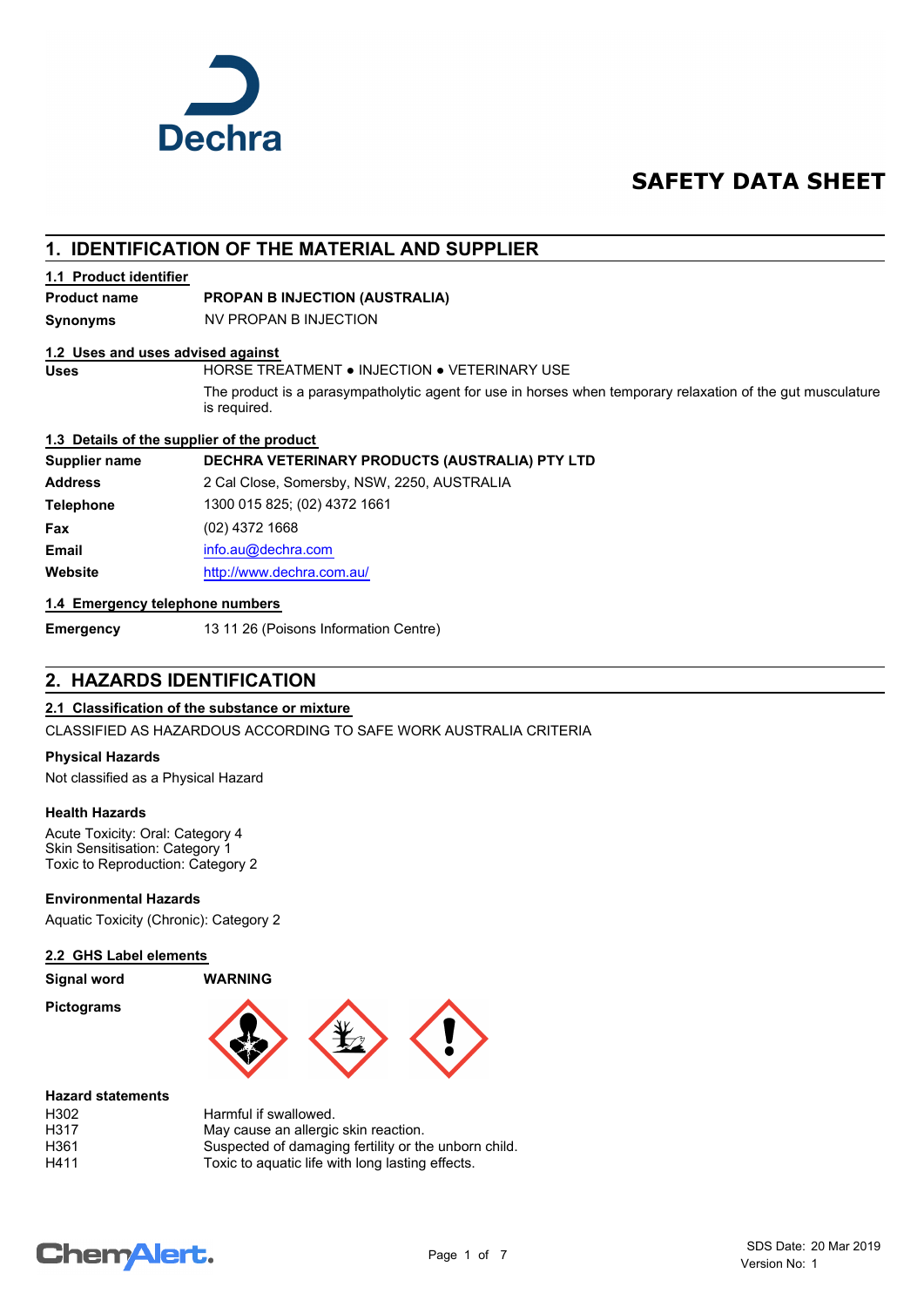| <b>Prevention statements</b> |                                                                            |
|------------------------------|----------------------------------------------------------------------------|
| P <sub>201</sub>             | Obtain special instructions before use.                                    |
| P <sub>202</sub>             | Do not handle until all safety precautions have been read and understood.  |
| P <sub>261</sub>             | Avoid breathing dust/fume/gas/mist/vapours/spray.                          |
| P <sub>264</sub>             | Wash thoroughly after handling.                                            |
| P270                         | Do not eat, drink or smoke when using this product.                        |
| P272                         | Contaminated work clothing should not be allowed out of the workplace.     |
| P <sub>280</sub>             | Wear protective gloves/protective clothing/eye protection/face protection. |

#### **Response statements**

| <b>Storage statements</b> |                                                                            |
|---------------------------|----------------------------------------------------------------------------|
| P363                      | Wash contaminated clothing before reuse.                                   |
| P330                      | Rinse mouth.                                                               |
| P321                      | Specific treatment is advised - see first aid instructions.                |
| P308 + P313               | IF exposed or concerned: Get medical advice/ attention.                    |
| P302 + P352               | IF ON SKIN: Wash with plenty of soap and water.                            |
| $P301 + P312$             | IF SWALLOWED: Call a POISON CENTER or doctor/physician if you feel unwell. |
|                           |                                                                            |

P405 Store locked up.

#### **Disposal statements**

None allocated.

#### **2.3 Other hazards**

No information provided.

## **3. COMPOSITION/ INFORMATION ON INGREDIENTS**

#### **3.1 Substances / Mixtures**

| Ingredient                                  | CAS<br>Number                                | c o<br><b>Number</b><br>-- | Content |
|---------------------------------------------|----------------------------------------------|----------------------------|---------|
| <b>BROMIDE</b><br>PR<br>INF<br>ΉFΙ<br>1 PAN | $50 -$<br>$\overline{\phantom{a}}$<br>ີ 34-. | 200-030-6                  | 100%    |

## **4. FIRST AID MEASURES**

#### **4.1 Description of first aid measures**

| Eye                         | If in eyes, hold eyelids apart and flush continuously with running water. Continue flushing until advised to<br>stop by a Poisons Information Centre, a doctor, or for at least 15 minutes.                 |
|-----------------------------|-------------------------------------------------------------------------------------------------------------------------------------------------------------------------------------------------------------|
| <b>Inhalation</b>           | If inhaled, remove from contaminated area. Apply artificial respiration if not breathing.                                                                                                                   |
| <b>Skin</b>                 | If skin or hair contact occurs, remove contaminated clothing and flush skin and hair with running water.<br>Continue flushing with water until advised to stop by a Poisons Information Centre or a doctor. |
| Ingestion                   | For advice, contact a Poisons Information Centre on 13 11 26 (Australia Wide) or a doctor (at once). Rinse<br>mouth with water provided person is conscious.                                                |
| <b>First aid facilities</b> | Eye wash facilities and safety shower are recommended.                                                                                                                                                      |

#### **4.2 Most important symptoms and effects, both acute and delayed**

Harmful if swallowed.

### **4.3 Immediate medical attention and special treatment needed**

Accidental self injection may lead to an inflammatory response. Medical advice should be sought on the management of deep injections, particularly those near a joint or associated with bruising.

## **5. FIRE FIGHTING MEASURES**

### **5.1 Extinguishing media**

Use an extinguishing agent suitable for the surrounding fire.

### **5.2 Special hazards arising from the substance or mixture**

Non flammable. May evolve carbon oxides and hydrocarbons when heated to decomposition. May also evolve nitrogen oxides, hydrogen cyanide gas and bromines when heated to decomposition.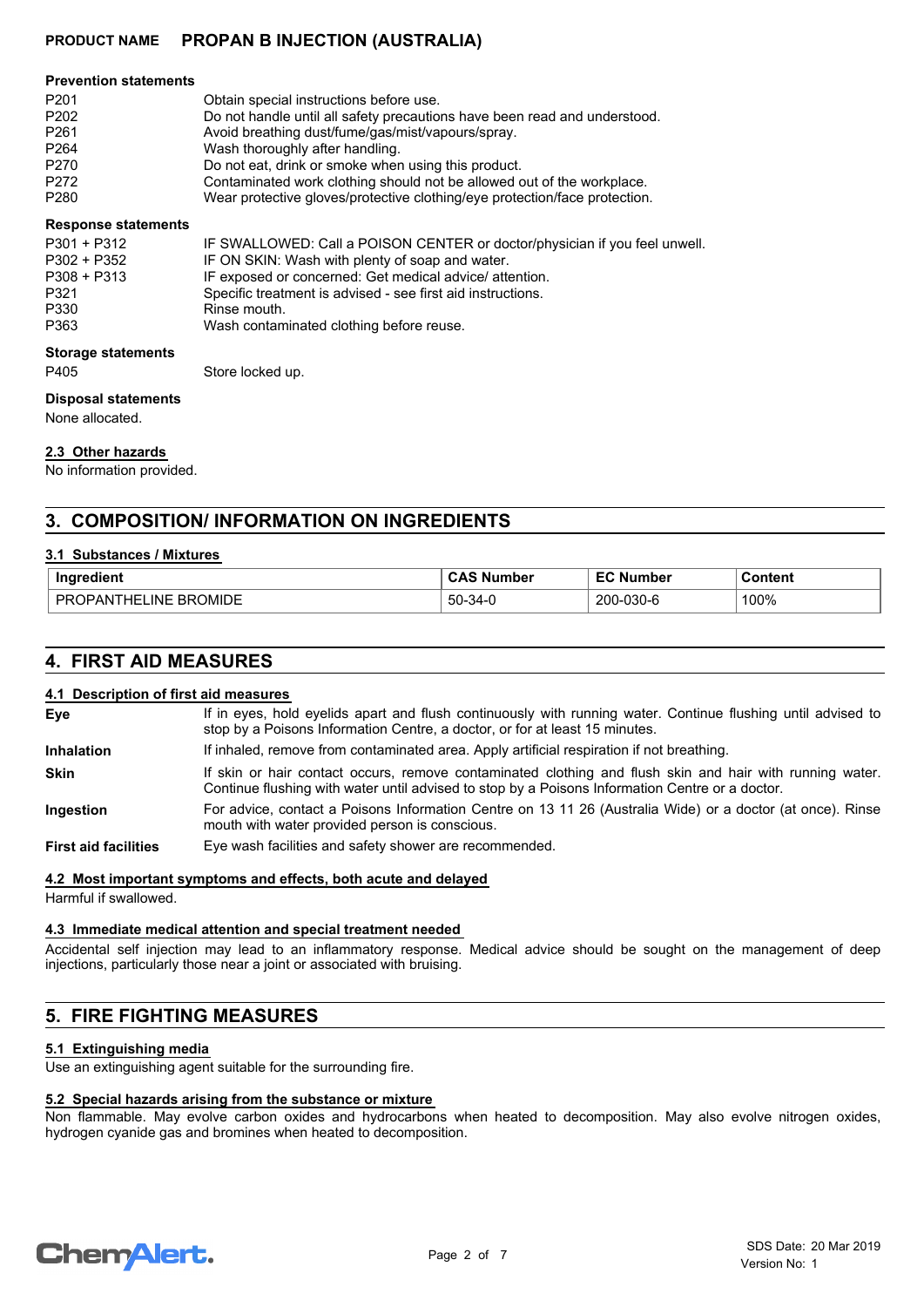#### **5.3 Advice for firefighters**

Treat as per requirements for surrounding fires. Evacuate area and contact emergency services. Remain upwind and notify those downwind of hazard. Wear full protective equipment including Self Contained Breathing Apparatus (SCBA) when combating fire. Use waterfog to cool intact containers and nearby storage areas.

#### **5.4 Hazchem code**

- 2Z
- 2 Fine Water Spray.
- Z Wear full fire kit and breathing apparatus. Contain spill and run-off.

## **6. ACCIDENTAL RELEASE MEASURES**

#### **6.1 Personal precautions, protective equipment and emergency procedures**

Wear Personal Protective Equipment (PPE) as detailed in section 8 of the SDS.

#### **6.2 Environmental precautions**

Prevent product from entering drains and waterways.

#### **6.3 Methods of cleaning up**

If spilt, collect and reuse where possible. Contain spillage, then cover / absorb spill with non-combustible absorbent material (vermiculite, sand, or similar), collect and place in suitable containers for disposal.

#### **6.4 Reference to other sections**

See Sections 8 and 13 for exposure controls and disposal.

## **7. HANDLING AND STORAGE**

#### **7.1 Precautions for safe handling**

Before use carefully read the product label. Use of safe work practices are recommended to avoid eye or skin contact and inhalation. Observe good personal hygiene, including washing hands before eating. Prohibit eating, drinking and smoking in contaminated areas.

#### **7.2 Conditions for safe storage, including any incompatibilities**

Store in a cool, dry, well marked area, removed from foodstuffs and other drugs. Storage areas and containers should be clearly marked for drug holding, protected from light, freezing or physical damage and tightly sealed when not in use. Keep out of reach of children. Store below 25 °C. Protect from light.

#### **7.3 Specific end uses**

No information provided.

## **8. EXPOSURE CONTROLS / PERSONAL PROTECTION**

#### **8.1 Control parameters**

#### **Exposure standards**

No exposure standards have been entered for this product.

#### **Biological limits**

No biological limit values have been entered for this product.

#### **8.2 Exposure controls**

**Engineering controls** Avoid inhalation. Use in well ventilated areas.

#### **PPE**

| Eye / Face  | Wear dust-proof goggles.                                                   |
|-------------|----------------------------------------------------------------------------|
| Hands       | Wear PVC or rubber gloves.                                                 |
| <b>Body</b> | Wear coveralls.                                                            |
| Respiratory | Where an inhalation risk exists, wear a Class P1 (Particulate) respirator. |

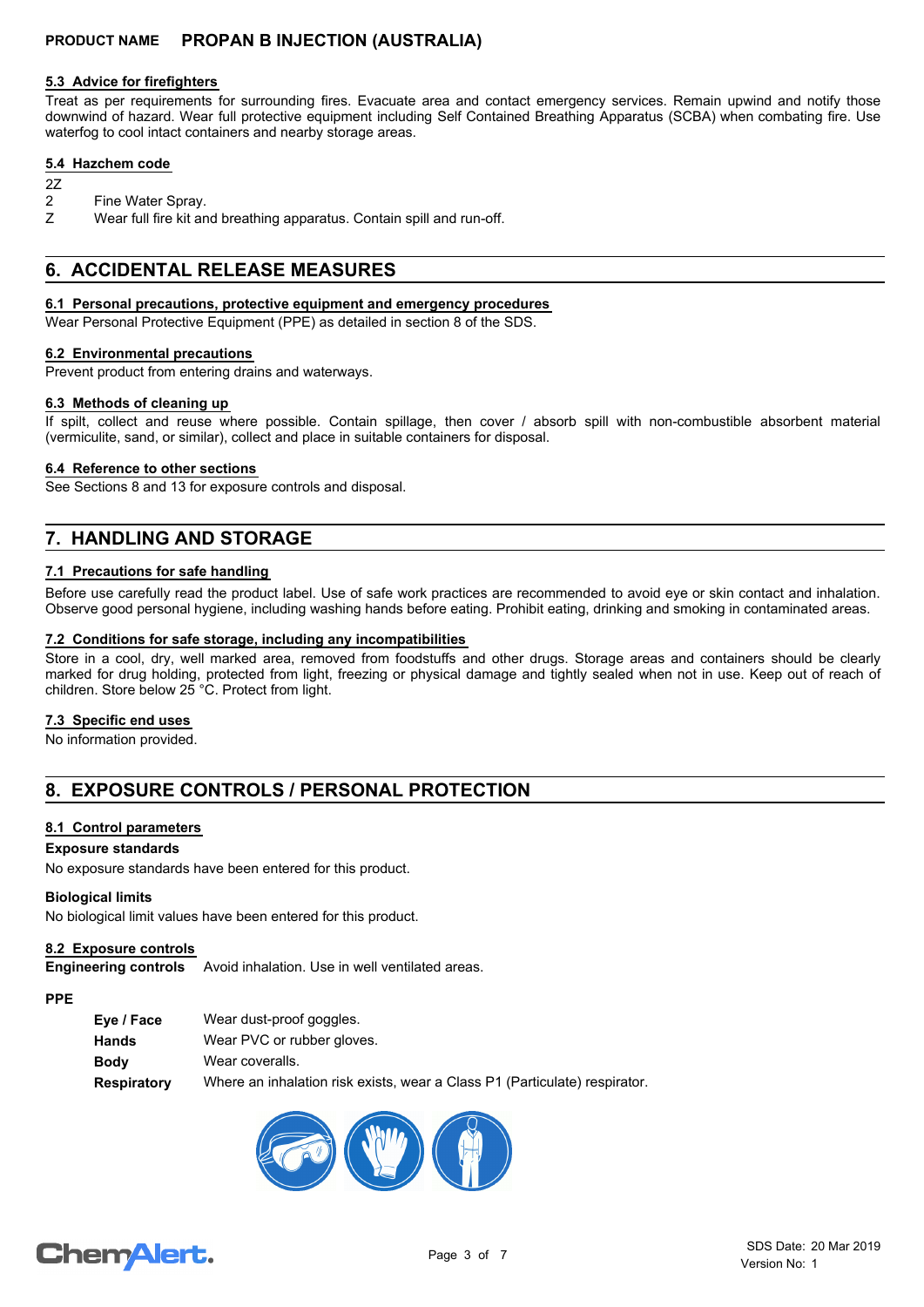## **9. PHYSICAL AND CHEMICAL PROPERTIES**

#### **9.1 Information on basic physical and chemical properties**

| Appearance                      | WHITE TO YELLOW POWDER  |
|---------------------------------|-------------------------|
| Odour                           | SLIGHT ODOUR            |
| <b>Flammability</b>             | <b>NON FLAMMABLE</b>    |
| <b>Flash point</b>              | <b>NOT RELEVANT</b>     |
| <b>Boiling point</b>            | <b>NOT AVAILABLE</b>    |
| <b>Melting point</b>            | <b>NOT AVAILABLE</b>    |
| <b>Evaporation rate</b>         | <b>NOT RELEVANT</b>     |
| рH                              | <b>NOT AVAILABLE</b>    |
| <b>Vapour density</b>           | <b>NOT RELEVANT</b>     |
| <b>Specific gravity</b>         | <b>NOT AVAILABLE</b>    |
| Solubility (water)              | <b>SLIGHTLY SOLUBLE</b> |
| Vapour pressure                 | <b>NOT AVAILABLE</b>    |
| <b>Upper explosion limit</b>    | <b>NOT RELEVANT</b>     |
| Lower explosion limit           | <b>NOT RELEVANT</b>     |
| <b>Partition coefficient</b>    | <b>NOT AVAILABLE</b>    |
| <b>Autoignition temperature</b> | <b>NOT AVAILABLE</b>    |
| Decomposition temperature       | <b>NOT AVAILABLE</b>    |
| Viscosity                       | <b>NOT RELEVANT</b>     |
| <b>Explosive properties</b>     | <b>NOT AVAILABLE</b>    |
| <b>Oxidising properties</b>     | <b>NOT AVAILABLE</b>    |
| <b>Odour threshold</b>          | <b>NOT AVAILABLE</b>    |
|                                 |                         |

## **10. STABILITY AND REACTIVITY**

#### **10.1 Reactivity**

Carefully review all information provided in sections 10.2 to 10.6.

#### **10.2 Chemical stability**

Stable under recommended conditions of storage.

#### **10.3 Possibility of hazardous reactions**

Polymerization will not occur.

#### **10.4 Conditions to avoid**

Avoid heat, sparks, open flames and other ignition sources.

#### **10.5 Incompatible materials**

Compatible with most commonly used materials.

#### **10.6 Hazardous decomposition products**

May evolve carbon oxides, nitrogen oxides, hydrogen cyanide gas, bromines and hydrocarbons when heated to decomposition.

## **11. TOXICOLOGICAL INFORMATION**

#### **11.1 Information on toxicological effects**

| <b>Acute toxicity</b>     | Harmful if swallowed. This product is used in veterinary applications. Use safe work practices to avoid eye<br>contact, prolonged skin contact and ingestion. Refer to medical doctor/specialist for advice regarding<br>adverse side effects.                     |  |  |
|---------------------------|--------------------------------------------------------------------------------------------------------------------------------------------------------------------------------------------------------------------------------------------------------------------|--|--|
| <b>Skin</b>               | Contact may result in irritation, rash and dermatitis. Accidental injection into the skin (needle stick injury) may<br>result in a local injection site reaction.                                                                                                  |  |  |
| Eye                       | Contact may result in irritation, lacrimation and redness.                                                                                                                                                                                                         |  |  |
| <b>Sensitisation</b>      | May cause an allergic skin reaction. This product is not classified as a respiratory sensitiser.                                                                                                                                                                   |  |  |
| <b>Mutagenicity</b>       | Not classified as a mutagen. Propantheline may affect genetic material.                                                                                                                                                                                            |  |  |
| Carcinogenicity           | Not classified as a carcinogen.                                                                                                                                                                                                                                    |  |  |
| <b>Reproductive</b>       | Suspected of damaging fertility or the unborn child.                                                                                                                                                                                                               |  |  |
| STOT - single<br>exposure | Over exposure may result in irritation of the nose and throat, with coughing. Propantheline exposure may<br>result in dry mouth, decreased sweating, blurred vision, restlessness, flushing, decreased blood pressure,<br>respiratory failure, paralysis and coma. |  |  |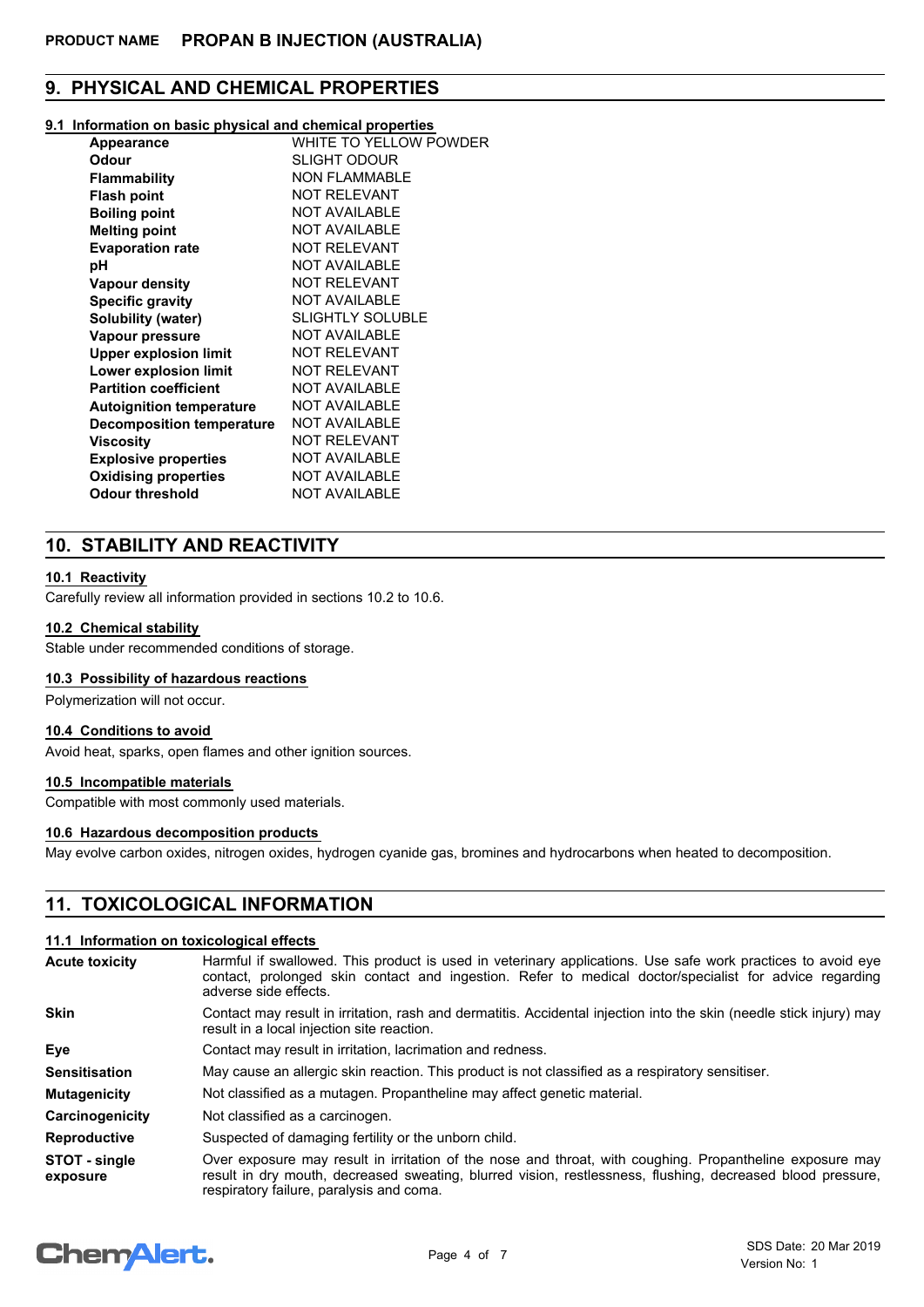**STOT - repeated** Not classified as causing organ damage from repeated exposure. **exposure**

**Aspiration** Not classified as causing aspiration.

## **12. ECOLOGICAL INFORMATION**

## **12.1 Toxicity**

Toxic to aquatic life.

#### **12.2 Persistence and degradability**

No information provided.

#### **12.3 Bioaccumulative potential**

No information provided.

#### **12.4 Mobility in soil**

No information provided.

#### **12.5 Other adverse effects**

No information provided.

## **13. DISPOSAL CONSIDERATIONS**

#### **13.1 Waste treatment methods**

Return to manufacturer/supplier where possible. For small amounts, bury in approved landfill site. Contact the manufacturer/supplier for additional information (if required). **Waste disposal**

Legislation **Dispose of in accordance with relevant local legislation.** 

## **14. TRANSPORT INFORMATION**

#### **CLASSIFIED AS A DANGEROUS GOOD BY THE CRITERIA OF THE ADG CODE**



|                                     | <b>LAND TRANSPORT (ADG)</b>                                                                | <b>SEA TRANSPORT (IMDG / IMO)</b>                                                          | AIR TRANSPORT (IATA / ICAO)                                                         |
|-------------------------------------|--------------------------------------------------------------------------------------------|--------------------------------------------------------------------------------------------|-------------------------------------------------------------------------------------|
| 14.1 UN Number                      | 3077                                                                                       | 3077                                                                                       | 3077                                                                                |
| 14.2 Proper<br><b>Shipping Name</b> | <b>ENVIRONMENTALLY</b><br>HAZARDOUS SUBSTANCE,<br>SOLID, N.O.S. (propantheline<br>bromide) | <b>ENVIRONMENTALLY</b><br>HAZARDOUS SUBSTANCE,<br>SOLID, N.O.S. (propantheline<br>bromide) | ENVIRONMENTALLY<br>HAZARDOUS SUBSTANCE,<br>SOLID, N.O.S. (propantheline<br>bromide) |
| 14.3 Transport<br>hazard class      | 9                                                                                          | 9                                                                                          | 9                                                                                   |
| 14.4 Packing Group                  | Ш                                                                                          | Ш                                                                                          | Ш                                                                                   |

#### **14.5 Environmental hazards**

Marine Pollutant

#### **14.6 Special precautions for user**

| Hazchem code             | 27              |
|--------------------------|-----------------|
| <b>GTEPG</b>             | 9C <sub>1</sub> |
| <b>EMS</b>               | F-A. S-F        |
| <b>Other information</b> | Environme<br>.  |

entally Hazardous Substances meeting the descriptions of UN 3077 or UN 3082 are not subject to the Australian Dangerous Goods Code when transported by road or rail in; (a) packagings;

(b) IBCs; or

(c) any other receptacle not exceeding 500 kg(L).

- Australian Special Provisions (SP AU01) - ADG Code 7th Ed.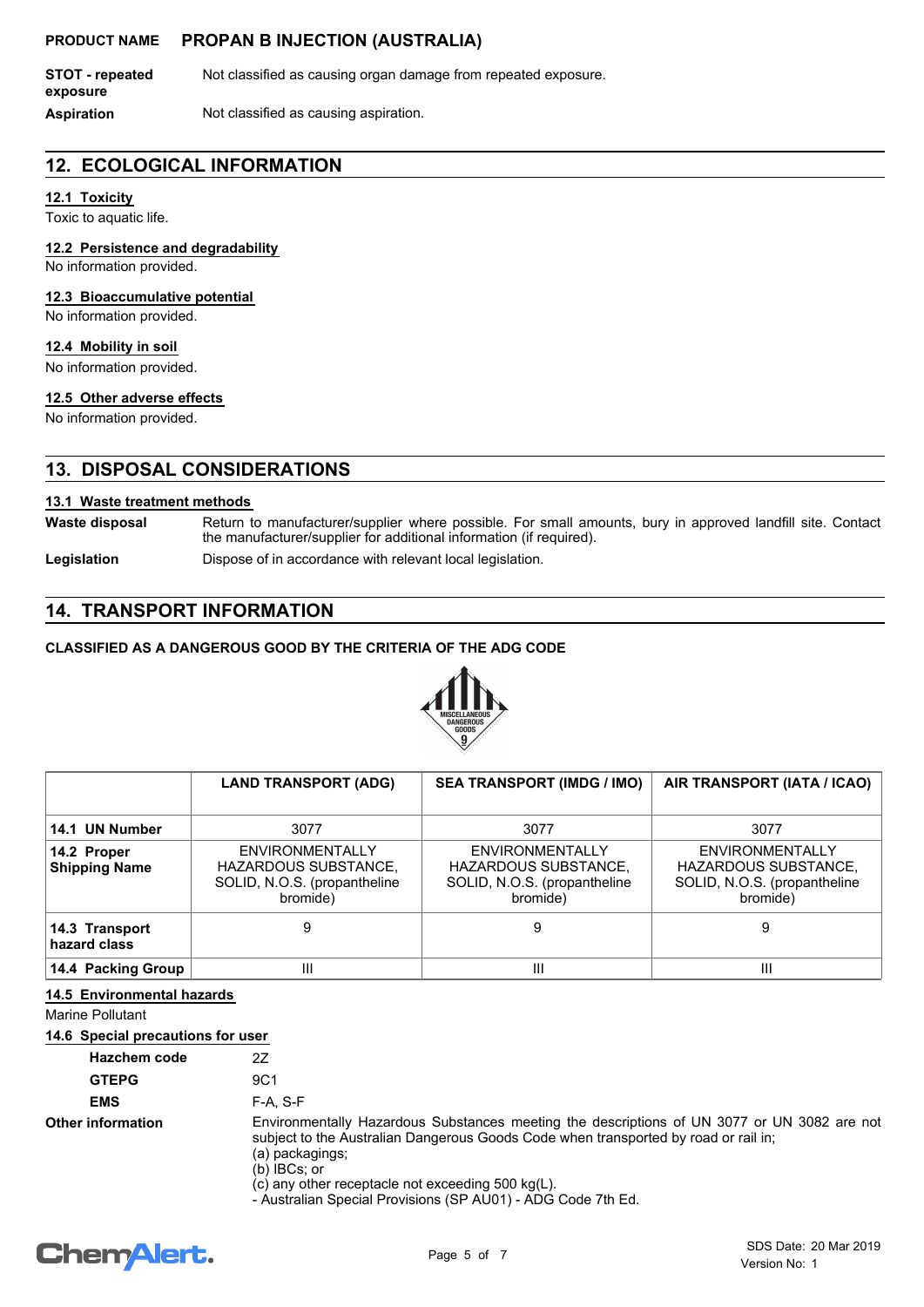Labels Required: MISCELLANEOUS.

## **15. REGULATORY INFORMATION**

| 15.1 Safety, health and environmental requiations/legislation specific for the substance or mixture |                                                                                                                               |  |
|-----------------------------------------------------------------------------------------------------|-------------------------------------------------------------------------------------------------------------------------------|--|
| <b>Poison schedule</b>                                                                              | Classified as a Schedule 4 (S4) Standard for the Uniform Scheduling of Medicines and Poisons (SUSMP).                         |  |
| <b>APVMA Numbers</b>                                                                                | 51275                                                                                                                         |  |
| <b>Classifications</b>                                                                              | Safework Australia criteria is based on the Globally Harmonised System (GHS) of Classification and<br>Labelling of Chemicals. |  |
| <b>Inventory listings</b>                                                                           | <b>AUSTRALIA: AICS (Australian Inventory of Chemical Substances)</b><br>All components are listed on AICS, or are exempt.     |  |

## **16. OTHER INFORMATION**

| <b>Additional information</b> | PERSONAL PROTECTIVE EQUIPMENT GUIDELINES:<br>The recommendation for protective equipment contained within this report is provided as a guide<br>only. Factors such as form of product, method of application, working environment, quantity used,<br>product concentration and the availability of engineering controls should be considered before final<br>selection of personal protective equipment is made. |                                                                                                                                                                                                                                                                                                                                                                                                                                                                                                                                                                                                                                                                                                                                                                                                                                                                                                                                                                                                                |  |
|-------------------------------|------------------------------------------------------------------------------------------------------------------------------------------------------------------------------------------------------------------------------------------------------------------------------------------------------------------------------------------------------------------------------------------------------------------|----------------------------------------------------------------------------------------------------------------------------------------------------------------------------------------------------------------------------------------------------------------------------------------------------------------------------------------------------------------------------------------------------------------------------------------------------------------------------------------------------------------------------------------------------------------------------------------------------------------------------------------------------------------------------------------------------------------------------------------------------------------------------------------------------------------------------------------------------------------------------------------------------------------------------------------------------------------------------------------------------------------|--|
|                               |                                                                                                                                                                                                                                                                                                                                                                                                                  | <b>HEALTH EFFECTS FROM EXPOSURE:</b><br>It should be noted that the effects from exposure to this product will depend on several factors<br>including: form of product; frequency and duration of use; quantity used; effectiveness of control<br>measures; protective equipment used and method of application. Given that it is impractical to<br>prepare a report which would encompass all possible scenarios, it is anticipated that users will<br>assess the risks and apply control methods where appropriate.                                                                                                                                                                                                                                                                                                                                                                                                                                                                                          |  |
| <b>Abbreviations</b>          | <b>ACGIH</b><br>CAS#<br><b>CNS</b><br>EC No.<br><b>EMS</b><br><b>GHS</b><br><b>GTEPG</b><br><b>IARC</b><br><b>LC50</b><br>LD50<br>mg/m <sup>3</sup><br><b>OEL</b><br>pH<br>ppm<br><b>STEL</b><br>STOT-RE<br>STOT-SE<br><b>SUSMP</b><br><b>SWA</b><br><b>TLV</b><br><b>TWA</b>                                                                                                                                    | American Conference of Governmental Industrial Hygienists<br>Chemical Abstract Service number - used to uniquely identify chemical compounds<br>Central Nervous System<br>EC No - European Community Number<br>Emergency Schedules (Emergency Procedures for Ships Carrying Dangerous<br>Goods)<br><b>Globally Harmonized System</b><br>Group Text Emergency Procedure Guide<br>International Agency for Research on Cancer<br>Lethal Concentration, 50% / Median Lethal Concentration<br>Lethal Dose, 50% / Median Lethal Dose<br>Milligrams per Cubic Metre<br>Occupational Exposure Limit<br>relates to hydrogen ion concentration using a scale of 0 (high acidic) to 14 (highly<br>alkaline).<br>Parts Per Million<br>Short-Term Exposure Limit<br>Specific target organ toxicity (repeated exposure)<br>Specific target organ toxicity (single exposure)<br>Standard for the Uniform Scheduling of Medicines and Poisons<br>Safe Work Australia<br><b>Threshold Limit Value</b><br>Time Weighted Average |  |